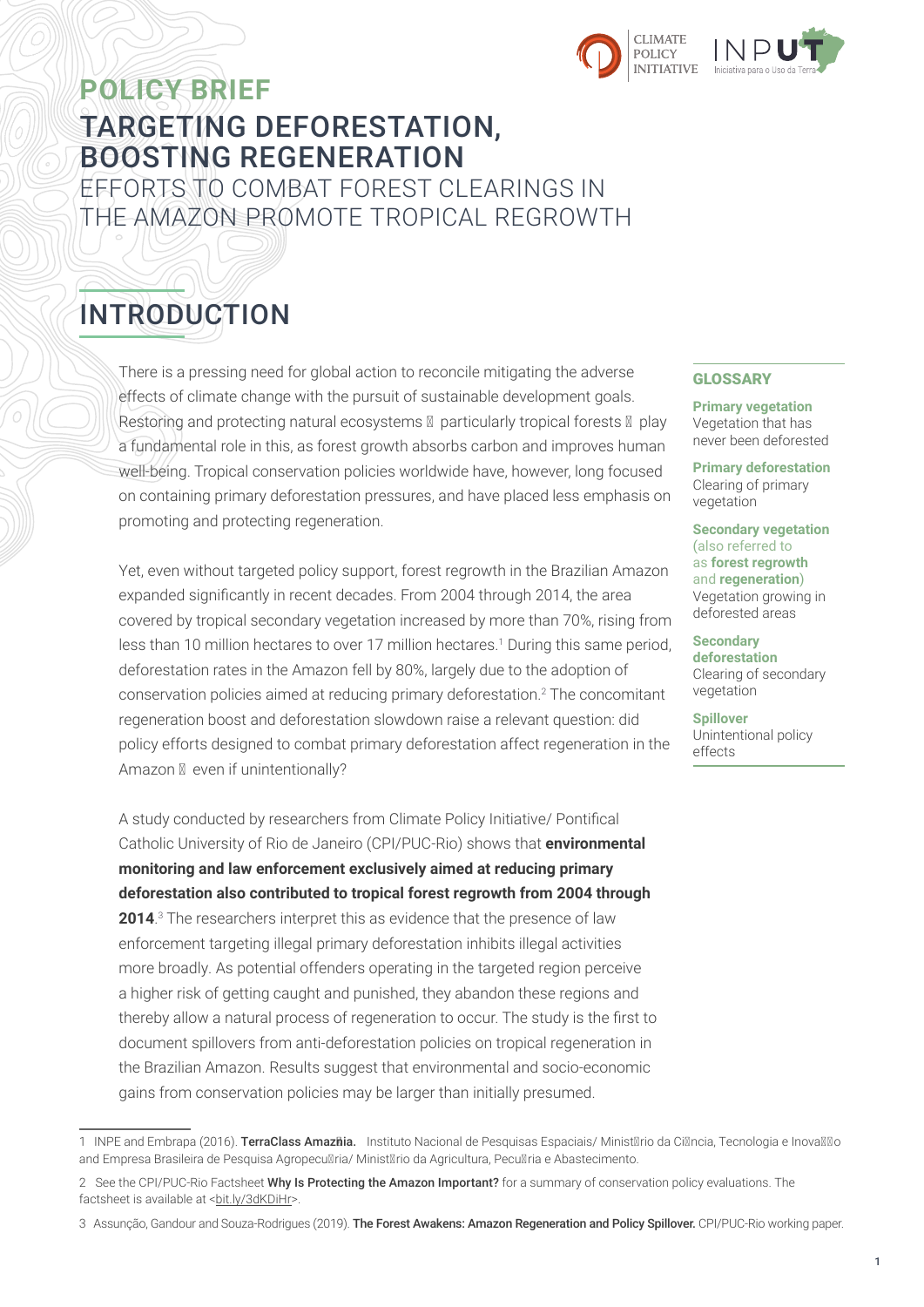# RECOMMENDATIONS

Brazil must incorporate tropical regrowth into its conservation policy agenda. The country should start by tackling a key vulnerability of its forest monitoring systems, which currently do not detect the loss of secondary vegetation. To achieve this, the country should:

- Adapt already available remote-sensing technology to monitor secondary vegetation and thereby target secondary deforestation.
- Ensure law enforcement is legally and practically capable of both investigating and imposing binding penalties for illegal secondary deforestation.

The effect of monitoring and law enforcement on regeneration constitutes a spillover because tropical regrowth was virtually invisible to conservation policy efforts during the period analyzed. **Today, it would be both timely and strategic for Brazil to incorporate the promotion and protection of tropical regeneration into its conservation policy agenda**. Coupling the fight against forest loss with ecosystem restoration is a crucial next step to boost conservation and thereby enhance the provision of ecosystem services. Indeed, the restoration of 350 million hectares of degraded and deforested lands worldwide by 2030 has the potential to absorb 1.7 GtCO2 per year and yield approximately USD 170 billion in net annual benefits from watershed protection, improved agricultural yields, and forest products.<sup>4</sup> Brazil, which holds vast amounts of degraded and deforested lands in tropical regions, is uniquely positioned to contribute to this endeavor. Understanding how policy influences tropical regeneration – directly and indirectly – can catalyze regrowth and strengthen the protection of existing secondary vegetation. **This is an important step towards helping Brazil achieve its environmental commitments to reduce greenhouse gas emissions whilst improving human well-being at both local and global levels.**

<sup>4</sup> IUCN and Winrock International (2017). Global Emissions and Removals Databases. International Union for Conservation of Nature and Winrock International.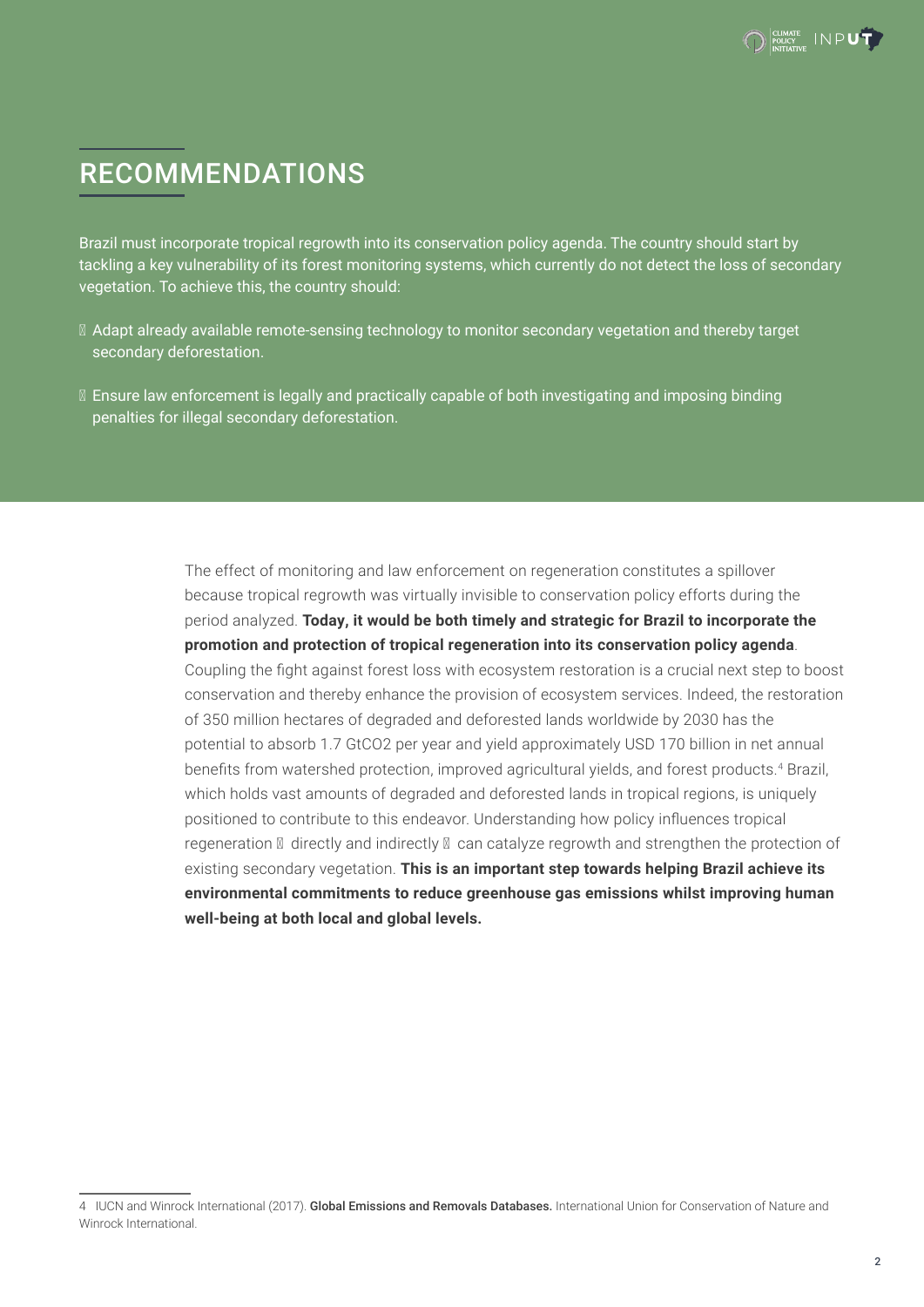

# **INSTITUTIONAL CONTEXT**

In 2004, the Brazilian federal government launched an ambitious action plan to conserve the Amazon. The plan proposed several novel policy measures to combat primary deforestation, which had recently peaked at over 27,000 square kilometers per year. Because deforestation in the Brazilian Amazon was largely illegal, the action plan's key policy was the adoption of satellite-based forest monitoring to strengthen law enforcement. The System for Real-time Detection of Deforestation (DETER) introduced the near-real-time monitoring of forest loss and the issuing of georeferenced deforestation alerts. Brazil's federal environmental police authority used these alerts to target law enforcement action. Previous work from CPI/PUC-Rio shows that enhanced monitoring and law enforcement effectively contained Amazon deforestation.<sup>5</sup> Satellite-based monitoring allowed forest loss to be detected and acted upon in a timelier manner, which sharply increased law enforcement's capacity to apply binding sanctions to environmental offenders. As the perceived risk of getting caught and punished by the environmental police authority increased, so did the expected cost of engaging in illegal deforestation.

An important technical feature of DETER is that it was designed to exclusively detect the loss of primary vegetation. This is aligned with how Brazil has measured Amazon deforestation since the late 1980s using another satellite-based system known as the Project for Monitoring Deforestation in the Legal Amazon (PRODES). This system is not used to monitor deforestation and issue alerts in near-real-time, but rather to map and measure in detail the forest area that was cleared over the course of one year. Once an area is identified as deforested in PRODES, it is not revisited in future satellite imagery and becomes part of what is known as the deforestation mask. The mask is therefore an accumulation of all areas deforested over time. DETER builds on this deforestation mask, looking for signs of forest loss strictly outside the mask. Forest regrowth occurs, by definition, in areas that have been previously deforested – precisely inside the deforestation mask. Because the mask is a blind spot to PRODES and DETER, **changes to secondary vegetation in the Amazon remain invisible to both systems and, consequently, to Brazil's environmental authorities**. Figure 1 illustrates how PRODES, DETER, and regeneration are related.

In addition to being invisible to the country's satellite-based deforestation monitoring systems, secondary vegetation was also mostly missing from Brazil's tropical conservation policy agenda.<sup>6</sup> Within its first decade, the Amazon action plan neither promoted forest regrowth, nor explicitly sought to protect existing regenerated areas. Thus, **if policy efforts aimed at combating primary deforestation somehow influenced secondary vegetation, this would constitute a spillover – an unintended and indirect consequence of a given policy measure**.

<sup>5</sup> Assunção, Gandour and Rocha (2019). DETERring Deforestation in the Amazon: Environmental Monitoring and Law Enforcement. CPI/ PUC-Rio working paper. See the CPI/PUC-Rio Policy Brief Brazil Knows What To Do To Fight Deforestation in the Amazon: Monitoring and Law Enforcement Work and Must Be Strengthened for a summary of the technical paper. The policy brief is available at <br >[bit.ly/3dHpPQq>](https://bit.ly/3dHpPQq).

<sup>6</sup> See the CPI/PUC-Rio Report Ensuring Greener Economic Growth for Brazil: Opportunities for Meeting Brazil's Nationally Determined Contribution and Stimulating Growth for a Low-carbon Economy for an overview of Brazil's conservation policies over recent decades. The report is available at <br/>[bit.ly/3aCGWB7>](https://bit.ly/3aCGWB7).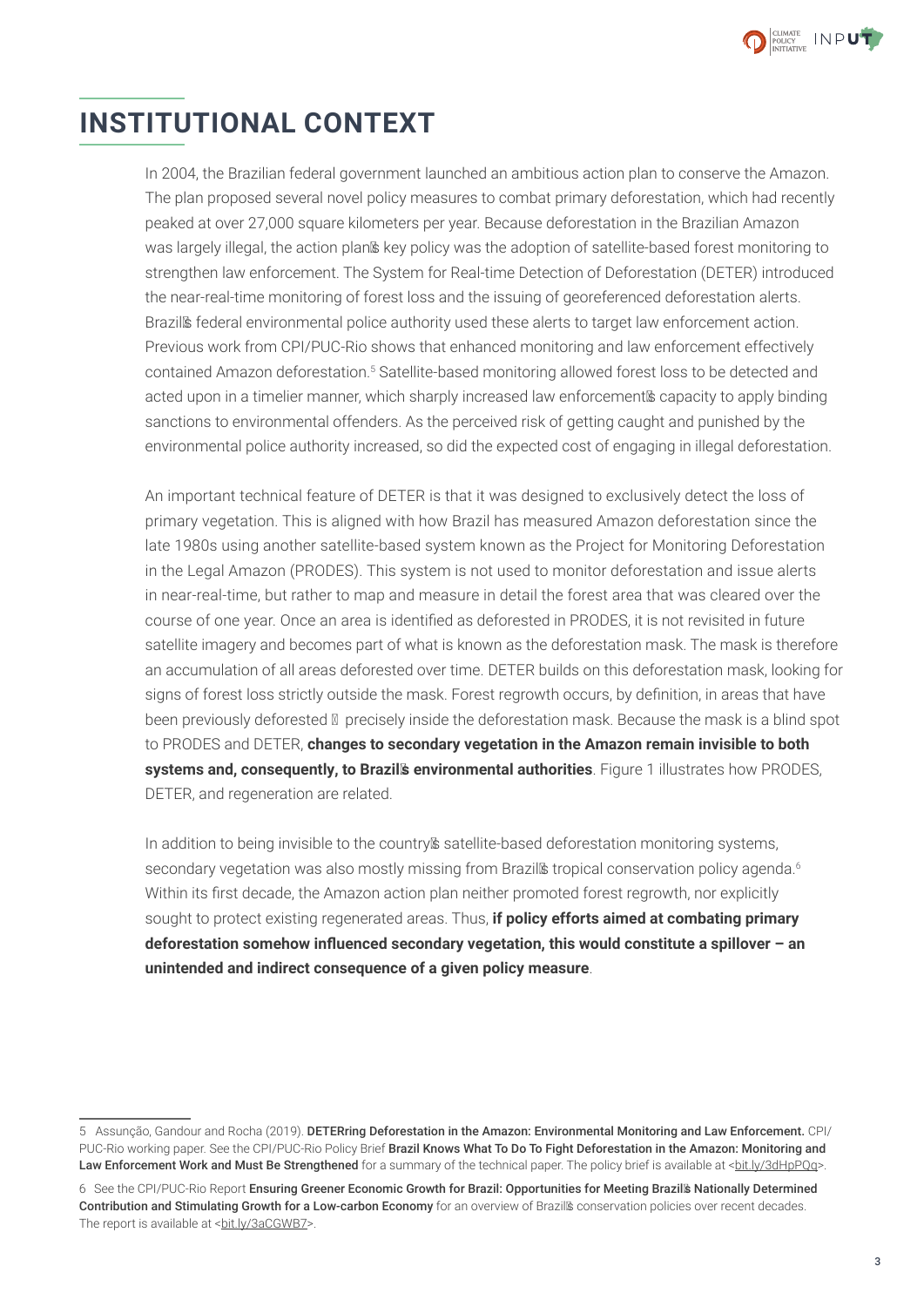





*Source: Climate Policy Initiative/ PUC-Rio (2020).* <sup>4</sup>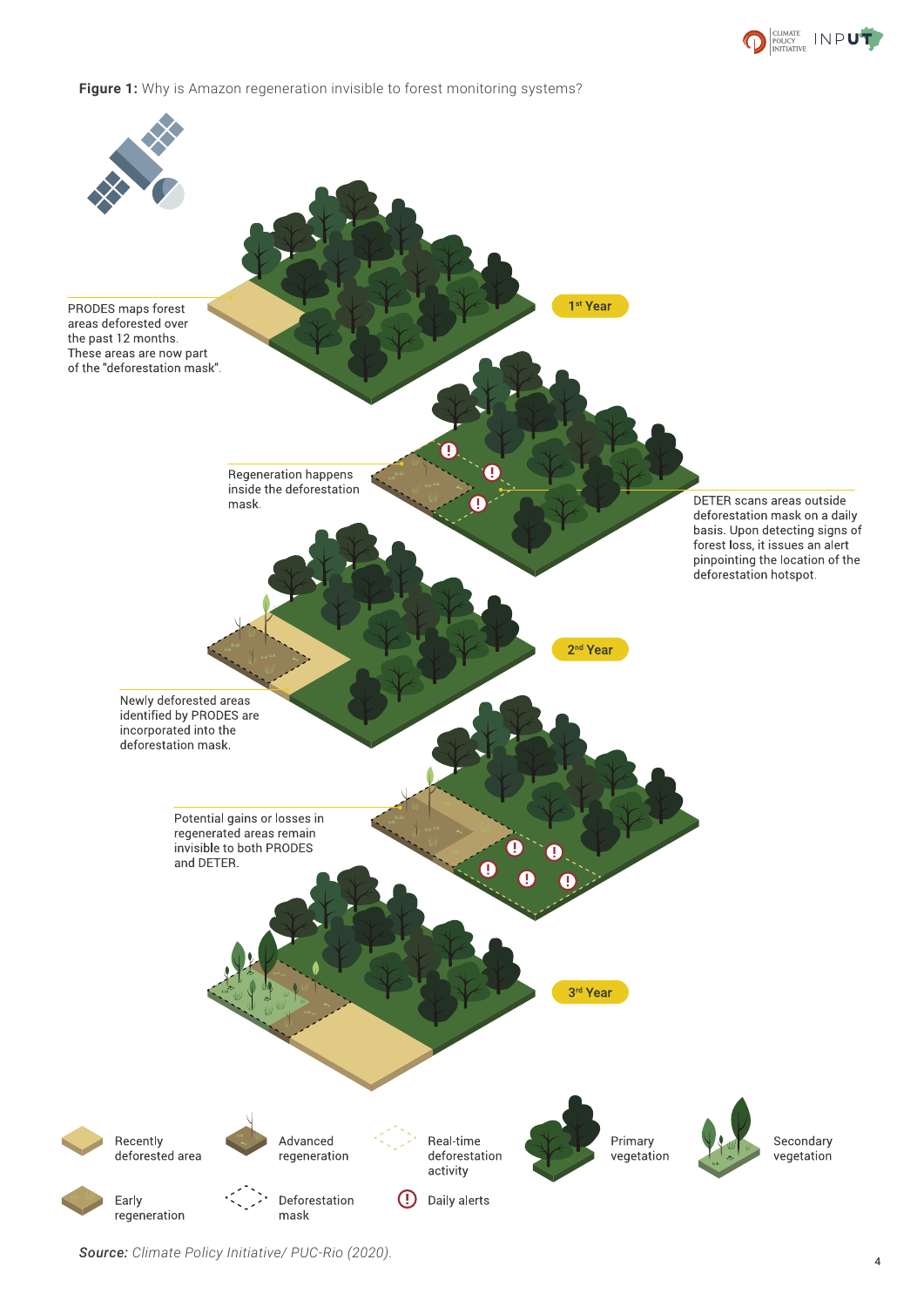

# **REGENERATION AS AN ADDITIONAL BENEFIT OF LAW ENFORCEMENT**

To empirically test for policy spillovers, researchers from CPI/PUC-Rio explored rich spatial data on Amazon deforestation, deforestation alerts, and regeneration from 2004 through 2014. In particular, they assessed how local forest regrowth responded to regional law enforcement. Empirical results point towards positive spillovers. **On average, regions with a greater presence of law enforcement targeting primary deforestation were more likely to exhibit an expansion in local forest regrowth.** 

But why would law enforcement efforts aimed at reducing primary deforestation in the Brazilian Amazon indirectly affect a process of tropical regeneration? The analysis discusses two possible channels for this and explains why they are expected to have opposite effects on forest regrowth. Figure 2 illustrates these channels.



**Figure 2:** How could law enforcement targeting primary deforestation affect regeneration?

*Source: Climate Policy Initiative/ PUC-Rio (2020).*

*Displacement* Deforestation in the Brazilian Amazon occurs primarily as a means of obtaining land for use in other activities, most notably cattle ranching.<sup>7</sup> In light of stricter monitoring and law enforcement focused on primary deforestation, potential offenders might have reasonably chosen to shift their activities to areas that were less likely to be targeted by enforcement. In practice, this would have displaced the demand for land areas towards those covered by secondary vegetation. After all, instead of clearing primary vegetation and risk getting caught by the monitoring system, offenders could cut secondary vegetation and thereby try to evade law enforcement action. In this scenario, law enforcement aimed at combating primary deforestation would lead to the loss of secondary vegetation – a negative unintended policy impact.

<sup>7</sup> From 2004 through 2014, pasturelands occupied about two-thirds of the area historically cleared in the Amazon (INPE and Embrapa, 2016. TerraClass Amazôia. Instituto Nacional de Pesquisas Espaciais/ Ministério da Ciência, Tecnologia e Inovação and Empresa Brasileira de Pesquisa Agropecuária/ Ministério da Agricultura, Pecuária e Abastecimento.).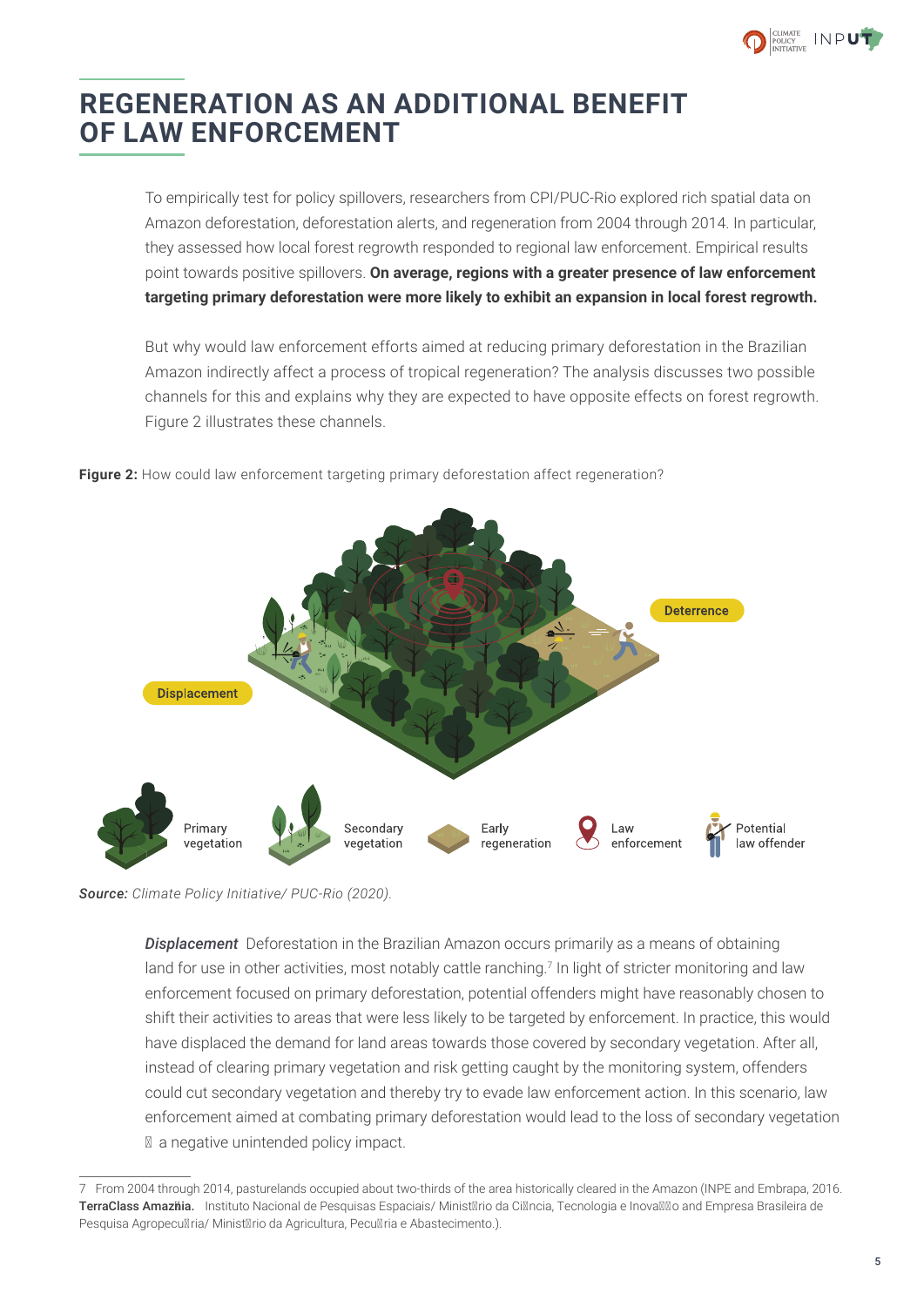

*Deterrence* Satellite monitoring of primary deforestation makes it easier for law enforcement to locate where environmental offenders act, increasing the presence of enforcement personnel in primary deforestation hotspots. Although monitoring does not cover previously deforested areas, using land that was illegally deforested in the Brazilian Amazon is, in and of itself, illegal. Moreover, impeding or interfering with natural regeneration is an environmental crime. So, from the perspective of a potential offender, relocating to nearby areas with secondary vegetation also carries a cost should law enforcement happen to detect the illegal use of these areas. Faced with a higher perceived risk of operating in a given region, offenders might choose to abandon their activities altogether. As a result, deforested areas in this region would be less exposed to human interference and thus more likely to undergo a natural process of regeneration. In this scenario, law enforcement aimed at combating primary deforestation would lead to the growth of secondary vegetation – a positive unintended policy impact.

**Findings show that the presence of law enforcement targeting illegal primary deforestation in a region led potential offenders to abandon that region, thereby allowing a natural process of regeneration to take place**. This indicates a positive spillover effect from Brazil's monitoring and enforcement efforts. The regrowth response appears to have been strongest in areas that still held some remaining primary vegetation, suggesting that local conditions influence an ecosystem's capacity to naturally recover once abandoned.

# **CONCLUSION**

Findings indicate that Brazil's environmental monitoring and law enforcement strategy had substantial positive – albeit unintended – impacts on tropical regeneration. Thus far, these impacts have remained unaccounted for in policy assessments. Incorporating indirect effects into policy design can strengthen Amazon conservation by shedding light on the practical implications of existing efforts and thereby help tailor policy to meet more specific, and potentially even more ambitious, goals.

These results are particularly salient in light of growing awareness regarding the need for global action to reconcile environmental and development goals. The emergence of international initiatives that support forest regrowth, such as the Bonn Challenge and the UNFCCC Nationally Determined Contributions, attests to the interest of the international community in scaling up ecosystem restoration. Brazil should actively seek to strengthen the protection of its secondary vegetation. Firmly promoting tropical forest regrowth and ensuring its conservation could help Brazil resume its position as a pioneer in global climate action.